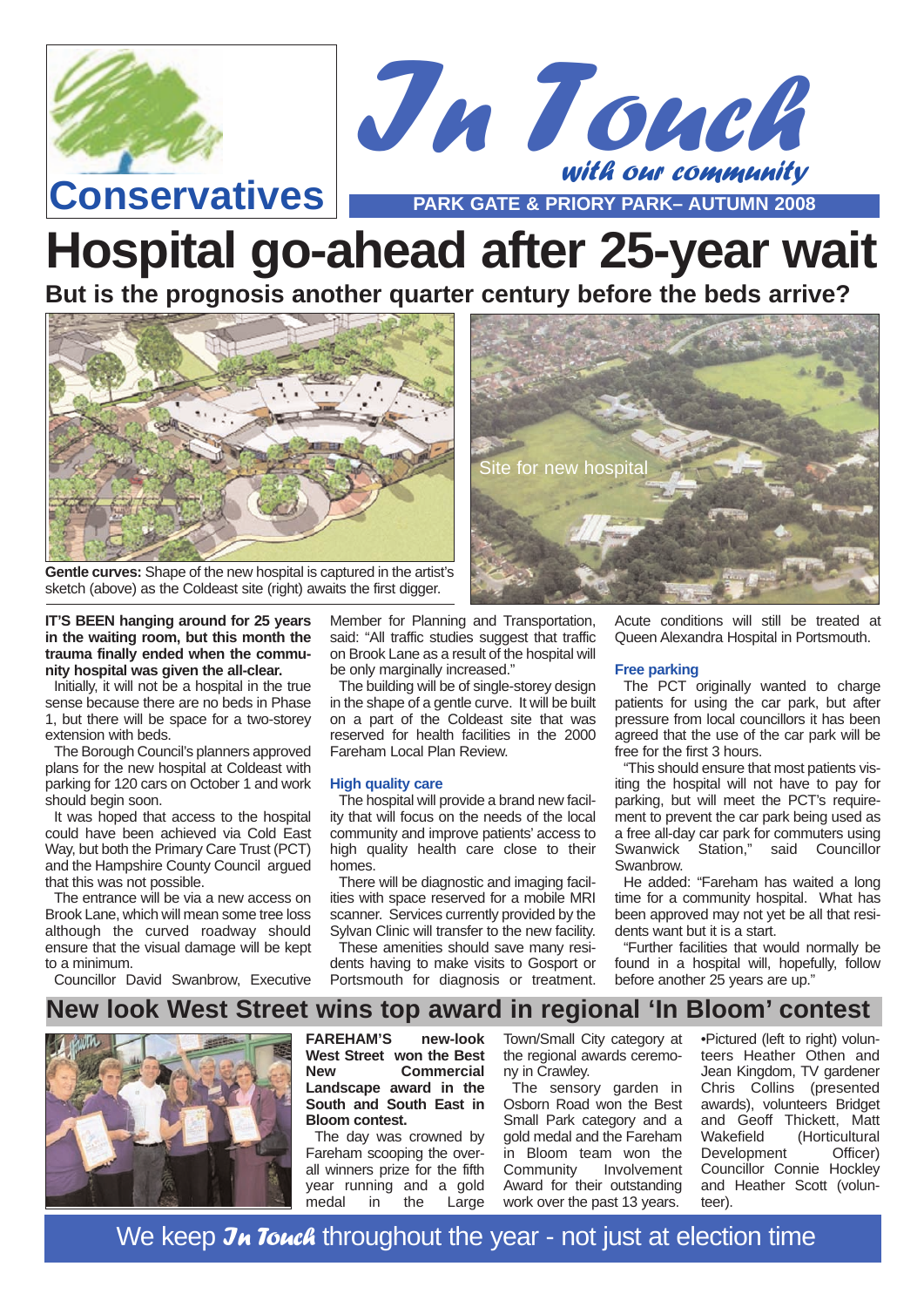

### **WARD NEWS BRIEFS**

**Flats refusal fails**<br>An application application to demolish a bungalow and build 4 flats at 7 Bridge Road, Park Gate was refused by Fareham planners. But the developer appealed and the Government inspector granted the application on the grounds that 'there are already lots of flats in Park Gate'.

Councillor Brian Bayford said: "Planning issues should be decided locally not in London."

#### **Result awaited**

Planners also twice refused to allow 10 flats at 37 Botley Road on the grounds of insuffi-<br>cient car parking cient car spaces, lack of amenity space and the unsuitability of the site.

Appeals were lodged against both decisions, although the first has been withdrawn. The result of the other is awaited.

#### **Finally a win**

Plans for a nursing home in Brook Lane near Pine Walk were refused by the planning committee.

The developer appealed, but this time the Government inspector upheld the planners' decision.

#### **Congratulations**

Parents with children at Brookfield School can be very pleased with this year's GCSE results, which showed a significant improvement in grades and a narrowing of the differential between boys and girls.

40 students gained eight or more passes at A\* or A grades.

### **Memorial bench replaced thanks to community team funding bid**

**THE NEW memorial bench around the tree in Middle Road, Park Gate has now been installed and will once again become a welcomed resting place for shoppers.** 

The cost has been met as a result of a successful bid for funding from the Community Action Team for the Western Wards.

be more sustainable and vandal proof replaces the circular wooden seat.

The original bench was installed during the refurbishment of Middle Road in 2000 in remembrance of Michelle Lucas, the daughter of Mr and Mrs William Lucas, of Brook Lane, and was funded by Middle Road businesses, local friends and Michelle's family. The commemorative plaque will be transferred on to the new bench.

Councillor Marian Ellerton, the Chairman of the Western Wards CAT



A steel structure that will **Sitting comfortably:** Councillors Brian Bayford (right) and Marian Ellerton share the seat with a resident.

> announced the news at the quarterly public meeting held on October 2.

She said that this was the first successful bid from the community funding that had been made to Park Gate.

"The seat had been missed by residents and its replacement will be welcomed,"

The next CAT meeting for the Western Wards will be held on January 19, 2009 at Margaret Mary Church Hall, Middle Road at 7pm.

### **Western Wards swimming pool still top priority despite setbacks**

**A SWIMMING pool in the Western Wards remains a top priority, despite recent setbacks.**

Councillor Marian Ellerton said: "Unfortunately, the planning consent for the swimming pool has now expired.

"The reason is that the ownership of the Locks Heath Shopping Centre recently changed hands just as the Council was reaching agreement with the previous owners.

"The new owners have failed to reach agreement with the Council to lift the caveat to allow the scheme to progress.

"Now that their development plans are finalised it is to be hoped that they will cooperate.

"Meantime, land at Coldeast, which could come into the Council's ownership, is being looked at as a potential alternative.

"Provision of a swimming pool in the Western Wards remains a high priority."

One ray of hope is that the Council might be able to wring funding from the Government in response to its proposals for free swimming sessions for over 60s and under 16s (see story in P4).

#### Commercial vehicle permit scheme extended

**THE PERMIT scheme allowing residents with commercial vehicles to use recycling centres for household waste has been extended.**

Controls on commercial vehicles at recycling centres were designed to improve customer service and eliminate trade waste.

Permit systems were introduced so that householders owning commercial vehicles could still use the sites.

Bayford said it had unintentionally affected a minority of householders, although generally the scheme had been successful and deposits of trade waste noticeably reduced.

"With this in mind, it was agreed to extend the permit scheme from October 1 to incorporate all householders who have access to a commercial vehicle for domestic purposes.

"It is hoped this will enable newly eligible householders to apply for a permit and provide a fairer system," he said.

Council officers will closely monitor fly tipping and trade waste abuse.

### County may face legal challenge over gravel plan decision

**THE PROCESS to bring the County Council's recommendations for mineral extraction before a government planning inspector is effectively on hold due to a possible legal hitch.**

Although the County removed Brownwich and Chilling from its list after a storm of protest, its recommendations still have to be accepted by the Government.

This is because of a claim that the basis of the recommendations is 'a County determined' reduction from that required by the government in their guidance paper (from 2.3m tonnes per year down to 1.82m tonnes) which could render the report 'illegal'.

It is possible this argument could be sustained so the timetable for this submission is now dependent on the progress on the modifications to the aggregates targets in the South East Plan.

A fundamental issue is<br>that if Hampshire's that if Hampshire's<br>annual volume is volume reduced another county will have to accept an increase

When plans were announced earlier in the year to rip up 740 acres of countryside down to Solent shore to extract 8m tonnes of sand and gravel, there was a public outcry.

Residents formed an  $\arctan \frac{\pi}{2}$ – group<br>Against Campaign Mineral Extraction and Landfill (CAMEL) – and packed a public meeting at Brookfield School.

Western Wards councillors are still hopeful the issue will be resolved favourably.

Councillor Brian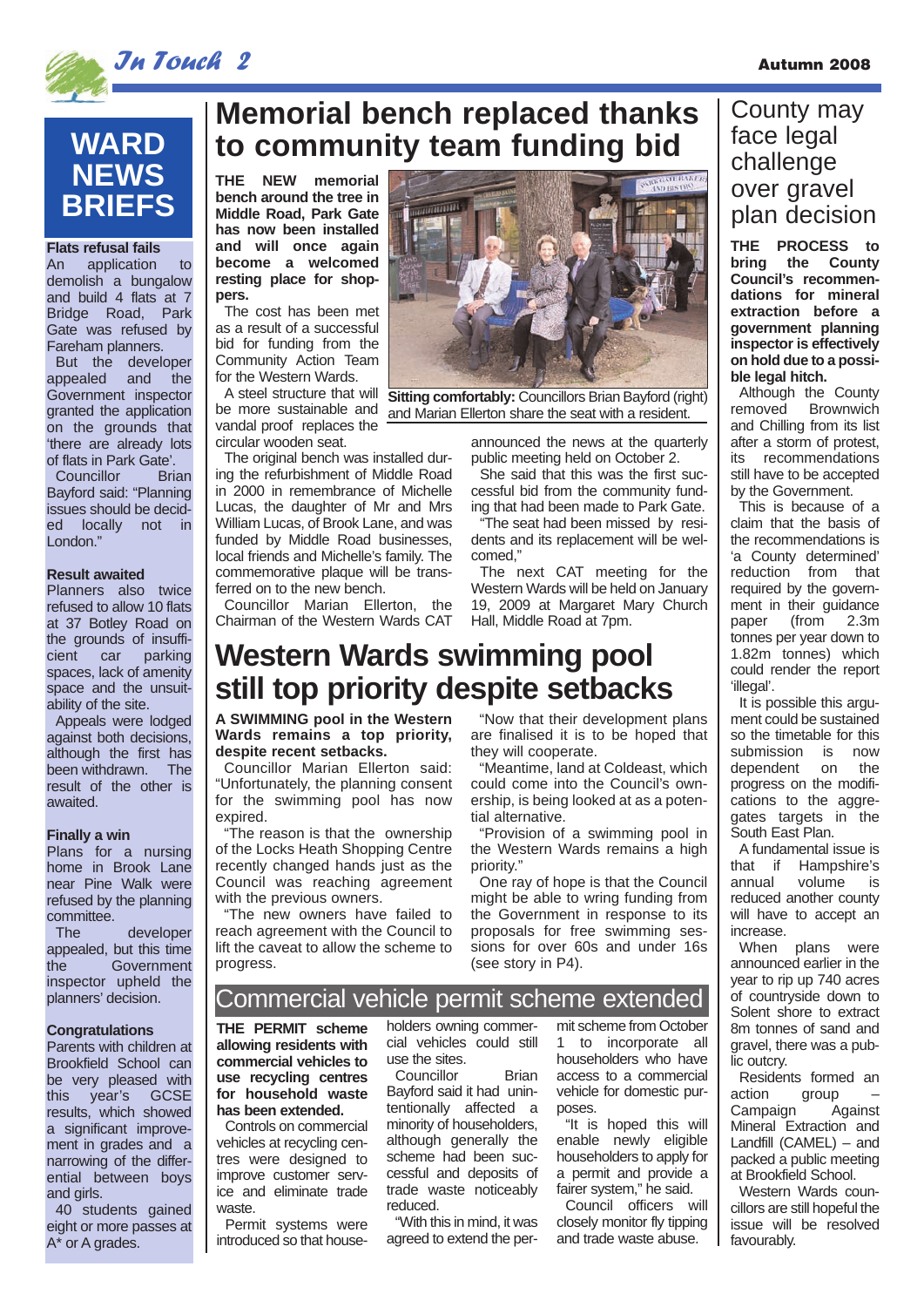Autumn 2008 **In Touch 3** In Touch 3

### **Distributor** should ease local traffic

**THE NEW distributor route from Dibles Road through the old Warsash Motors site to Warsash Road roundabout should be open soon.**

The access to Warsash Road from Cutter Avenue will be closed.

This completes a Hampshire commitment to address the safety aspects of exiting from Schooner Avenue so close to the bend in Warsash Road. County Councillor

Keith Evans said:

"The work, which has been completed to schedule, provides a more substantial roundabout with better speed reduction emphasis and good pedestrian walkways from Dibles Road and the 'boats' area."

## **Litter louts dumped 1,200 tonnes of rubbish on Fareham's streets**

**WHILE Fareham taxpayers fork out £1m a year to clear up after litter louts, European towns are exceptionally clean and tidy compared to those in Britain.**

Councillor Brian Bayford, Executive Member for Streetscene, who announced a new scheme to tidy up neighbourhoods, stated: "This appears to be because litter isn't casually dropped as seems to be the fashion in the UK.

"Fareham Council spends about £1m of your council tax in cleaning up litter – 1,213 tonnes of it in 2007-08.

"There are over 650 litter bins sited throughout the Borough, each costing around £200 per annum to empty.

"This year, over £200,000 has been spent on providing extra sweeping machines and extra staff have also been employed."

Meantime, a Clean and Tidy Neighbourhood Fund has been set up to deal with areas not in Council ownership, where owners cannot be identified or land is in multiple ownership.

Funds may be used towards the



**Sweeping changes:** One of the new street sweepers at Fareham depot.

cost of removing litter, removal of flytipping, cutting back undergrowth on small areas of abandoned land whose owners cannot be traced. removing graffiti from private residential property and supporting local community clean-up campaigns.

Community groups, including volunteers, Scouts, Guides, residents, schools etc, can apply for up to £500. Examples of projects you can apply for include Brownies' litter pick day, residents' cutting back of undergrowth and clean-up of bridleway and litter pick at local beauty spot.

You can apply at any time. Contact 01329 82447/8

### Planning rules are changed

**THE Government has changed planning rules making it easier for people to make changes to their property by building extensions, erecting garages or sheds etc.**

From October 1, many changes no longer require planning permission.

For example, you may now be able to build a two-storey extension on the back of your house without planning permission provided it meets certain guidelines.

#### Having your say

**THE PUBLIC will be allowed to address future meetings of Hampshire Authority, but not the sub-committees.**

It brings the authority into line with councils who allow deputations to their main meetings.

## **PARK GATE & PRIORY PARK CONSERVATIVES**

**We are very active with social and political events and membership drives. If you would like further details, to join us, or to help in any way such as distribution of In Touch newsletters in your road, please contact your ward councillors.**

| <b>ANY PROBLEMS? WE'RE HERE TO HELP</b>                                                    | <b>WARD COUNCILLORS</b>                                                                                                                    |
|--------------------------------------------------------------------------------------------|--------------------------------------------------------------------------------------------------------------------------------------------|
| Please write the details here and give the exact location                                  | <b>Park Gate</b><br><b>Brian Bayford</b><br>1 Camargue Close<br>Whiteley PO15 7DT<br>Tel: 01489 880740                                     |
|                                                                                            | l email:<br>bbayford@fareham.gov.uk                                                                                                        |
| <i>i</i> Address                                                                           | <b>Marian Ellerton</b><br>230 Botley Road<br>Burridge SO31 1BL<br>Tel: 01489 570774<br>lemail:<br>mellerton@fareham.gov.uk                 |
|                                                                                            | <b>COUNTY COUNCILLOR</b>                                                                                                                   |
| Please cut this out and post it or email or phone your councillors<br>who are listed here. | <b>Fareham Sarisbury</b><br>Seán Woodward<br>8 Persian Drive<br>Whiteley PO15 7BJ<br>Tel: 01489 881030<br>email:sean.woodward@hants.gov.uk |